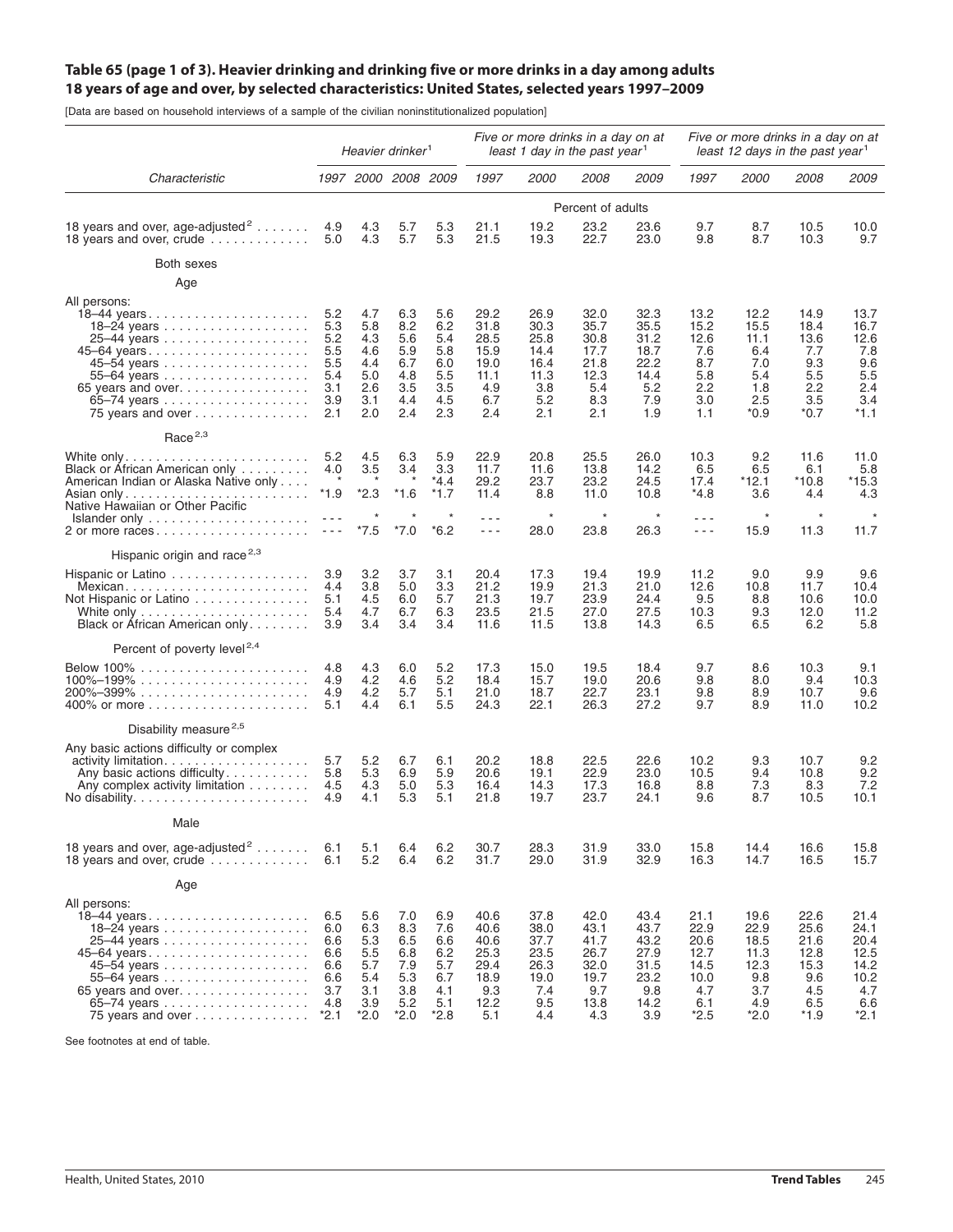## Table 65 (page 2 of 3). Heavier drinking and drinking five or more drinks in a day among adults **18 years of age and over, by selected characteristics: United States, selected years 1997–2009**

[Data are based on household interviews of a sample of the civilian noninstitutionalized population]

|                                                                                                                                                                                   | Heavier drinker <sup>1</sup>                                |                                                             |                                                                |                                                                | Five or more drinks in a day on at<br>least 1 day in the past year <sup>1</sup> |                                                         |                                                          |                                                           | Five or more drinks in a day on at<br>least 12 days in the past year <sup>1</sup> |                                                  |                                         |                                                |
|-----------------------------------------------------------------------------------------------------------------------------------------------------------------------------------|-------------------------------------------------------------|-------------------------------------------------------------|----------------------------------------------------------------|----------------------------------------------------------------|---------------------------------------------------------------------------------|---------------------------------------------------------|----------------------------------------------------------|-----------------------------------------------------------|-----------------------------------------------------------------------------------|--------------------------------------------------|-----------------------------------------|------------------------------------------------|
| Characteristic                                                                                                                                                                    |                                                             |                                                             | 1997 2000 2008 2009                                            |                                                                | 1997                                                                            | 2000                                                    | 2008                                                     | 2009                                                      | 1997                                                                              | <i>2000</i>                                      | 2008                                    | <i>2009</i>                                    |
| Race $2,3$                                                                                                                                                                        |                                                             |                                                             |                                                                |                                                                | Percent of adults                                                               |                                                         |                                                          |                                                           |                                                                                   |                                                  |                                         |                                                |
| Black or African American only<br>American Indian or Alaska Native only                                                                                                           | 6.3<br>5.3                                                  | 5.1<br>5.4                                                  | 6.9<br>4.5<br>$\star$                                          | 6.8<br>4.0<br>$*2.6$                                           | 32.8<br>18.4<br>45.7                                                            | 29.9<br>19.8<br>29.2                                    | 34.1<br>22.8<br>30.7                                     | 35.9<br>21.5<br>33.5                                      | 16.7<br>11.0<br>30.4                                                              | 14.9<br>12.4<br>$*14.0$                          | 18.0<br>10.8<br>$*14.7$                 | 17.4<br>9.5<br>*20.7                           |
| Native Hawaiian or Other Pacific<br>$Islander only \ldots \ldots \ldots \ldots \ldots$                                                                                            | $*2.3$                                                      | *3.5                                                        |                                                                |                                                                | 17.8                                                                            | 14.1<br>$\star$                                         | 17.8                                                     | 16.7                                                      | $*7.5$                                                                            | $*5.9$<br>$\star$                                | 7.8<br>$\star$                          | 7.1                                            |
| 2 or more races                                                                                                                                                                   | $\sim$ $\sim$ $\sim$                                        | *12.1                                                       | $*10.3$                                                        |                                                                | $\sim$ $\sim$ $\sim$                                                            | 39.2                                                    | 39.1                                                     | 33.6                                                      | $ -$                                                                              | 23.7                                             | $*19.0$                                 | $*16.2$                                        |
| Hispanic origin and race $2,3$                                                                                                                                                    |                                                             |                                                             |                                                                |                                                                |                                                                                 |                                                         |                                                          |                                                           |                                                                                   |                                                  |                                         |                                                |
| Hispanic or Latino<br>Not Hispanic or Latino<br>Black or African American only                                                                                                    | 5.7<br>6.9<br>6.1<br>6.4<br>5.3                             | 5.2<br>6.6<br>5.2<br>5.2<br>5.4                             | 5.0<br>6.8<br>6.6<br>7.3<br>4.4                                | 4.7<br>5.0<br>6.5<br>7.2<br>4.1                                | 30.9<br>34.2<br>30.7<br>33.3<br>18.4                                            | 27.9<br>32.2<br>28.6<br>30.6<br>19.7                    | 29.1<br>31.8<br>32.5<br>35.5<br>22.8                     | 30.4<br>32.1<br>33.7<br>37.3<br>21.6                      | 18.8<br>21.9<br>15.5<br>16.6<br>11.1                                              | 15.9<br>19.1<br>14.3<br>15.0<br>12.3             | 16.3<br>18.9<br>16.6<br>18.4<br>11.0    | 15.8<br>17.0<br>15.8<br>17.6<br>9.6            |
| Percent of poverty level <sup>2,4</sup>                                                                                                                                           |                                                             |                                                             |                                                                |                                                                |                                                                                 |                                                         |                                                          |                                                           |                                                                                   |                                                  |                                         |                                                |
| $100\% - 199\%$                                                                                                                                                                   | 6.8<br>7.1<br>6.6<br>5.0                                    | 6.4<br>5.8<br>5.3<br>4.4                                    | 8.3<br>6.1<br>6.9<br>5.9                                       | 7.6<br>7.0<br>6.0<br>5.5                                       | 26.9<br>27.3<br>30.4<br>33.6                                                    | 24.8<br>23.6<br>27.4<br>31.3                            | 28.5<br>27.0<br>31.3<br>35.2                             | 28.6<br>29.5<br>32.3<br>36.1                              | 16.5<br>16.4<br>16.0<br>15.4                                                      | 15.7<br>13.3<br>14.7<br>14.4                     | 16.7<br>16.0<br>16.6<br>17.0            | 15.9<br>16.4<br>15.2<br>15.7                   |
| Disability measure <sup>2,5</sup>                                                                                                                                                 |                                                             |                                                             |                                                                |                                                                |                                                                                 |                                                         |                                                          |                                                           |                                                                                   |                                                  |                                         |                                                |
| Any basic actions difficulty or complex<br>Any basic actions difficulty<br>Any complex activity limitation<br>No disability. $\ldots$ . $\ldots$ . $\ldots$ . $\ldots$ . $\ldots$ | 7.2<br>7.5<br>5.4<br>5.8                                    | 6.8<br>6.8<br>5.8<br>4.8                                    | 7.9<br>8.5<br>5.8<br>5.9                                       | 7.3<br>7.2<br>6.5<br>5.8                                       | 29.4<br>30.4<br>23.1<br>31.5                                                    | 28.9<br>29.8<br>20.5<br>28.5                            | 32.4<br>33.6<br>23.8<br>32.0                             | 30.8<br>31.7<br>23.0<br>33.5                              | 17.0<br>17.7<br>14.2<br>15.6                                                      | 16.5<br>16.8<br>11.9<br>14.1                     | 17.9<br>18.5<br>13.3<br>16.1            | 14.3<br>14.5<br>11.0<br>15.9                   |
| Female                                                                                                                                                                            |                                                             |                                                             |                                                                |                                                                |                                                                                 |                                                         |                                                          |                                                           |                                                                                   |                                                  |                                         |                                                |
| 18 years and over, age-adjusted <sup>2</sup><br>18 years and over, crude                                                                                                          | 3.9<br>3.9                                                  | 3.5<br>3.5                                                  | 5.0<br>5.0                                                     | 4.5<br>4.5                                                     | 12.2<br>12.1                                                                    | 10.8<br>10.6                                            | 15.0<br>14.2                                             | 14.7<br>14.0                                              | 3.9<br>3.9                                                                        | 3.4<br>3.3                                       | 4.8<br>4.6                              | 4.4<br>4.2                                     |
| Age                                                                                                                                                                               |                                                             |                                                             |                                                                |                                                                |                                                                                 |                                                         |                                                          |                                                           |                                                                                   |                                                  |                                         |                                                |
| All persons:<br>18-44 years<br>45–64 years<br>65 years and over<br>75 years and over                                                                                              | 4.0<br>4.5<br>3.9<br>4.4<br>4.5<br>4.4<br>2.6<br>3.1<br>2.0 | 3.8<br>5.2<br>3.4<br>3.8<br>3.2<br>4.6<br>2.2<br>2.5<br>1.9 | 5.6<br>8.1<br>4.7<br>5.1<br>5.6<br>4.4<br>3.2<br>3.8<br>$*2.7$ | 4.4<br>4.8<br>4.3<br>5.5<br>6.3<br>4.4<br>3.0<br>4.0<br>$*2.0$ | 18.3<br>23.0<br>16.9<br>7.2<br>9.2<br>4.1<br>1.6<br>2.3<br>$*0.7$               | 16.5<br>22.8<br>14.5<br>6.0<br>7.1<br>4.4<br>1.2<br>1.7 | 22.3<br>28.4<br>20.2<br>9.3<br>12.3<br>5.4<br>2.2<br>3.7 | 21.6<br>27.4<br>19.5<br>10.2<br>13.4<br>6.3<br>1.6<br>2.5 | 5.5<br>7.6<br>4.9<br>2.9<br>3.3<br>2.1<br>$*0.4$                                  | 5.2<br>8.3<br>4.2<br>1.9<br>2.1<br>1.5<br>$*0.4$ | 7.4<br>11.4<br>5.9<br>2.9<br>3.7<br>1.8 | 6.2<br>9.4<br>5.1<br>3.4<br>5.2<br>1.2<br>*0.6 |
| Race $2,3$                                                                                                                                                                        |                                                             |                                                             |                                                                |                                                                |                                                                                 |                                                         |                                                          |                                                           |                                                                                   |                                                  |                                         |                                                |
| Black or African American only<br>American Indian or Alaska Native only<br>Asian only<br>Native Hawaiian or Other Pacific                                                         | 4.2<br>2.9                                                  | 4.0<br>2.0<br>$\star$                                       | 5.7<br>2.5                                                     | 4.9<br>2.7                                                     | 13.5<br>6.5<br>18.1<br>$*5.2$                                                   | 12.1<br>5.2<br>$*19.0$<br>$*3.7$                        | 17.2<br>6.8<br>*16.1<br>$*4.6$                           | 16.5<br>8.4<br>*14.9<br>5.4                               | 4.2<br>2.9<br>$\star$                                                             | 3.7<br>1.9                                       | 5.4<br>2.5                              | 4.8<br>2.8                                     |
| $Islander only \ldots \ldots \ldots \ldots \ldots \ldots$<br>2 or more races                                                                                                      |                                                             |                                                             |                                                                |                                                                | .<br>$\sim$ $\sim$ $\sim$                                                       | 17.0                                                    | *11.8                                                    | 18.9                                                      | - - -<br>$\sim$ $\sim$ $\sim$                                                     | $*8.2$                                           | $*6.2$                                  |                                                |

See footnotes at end of table.